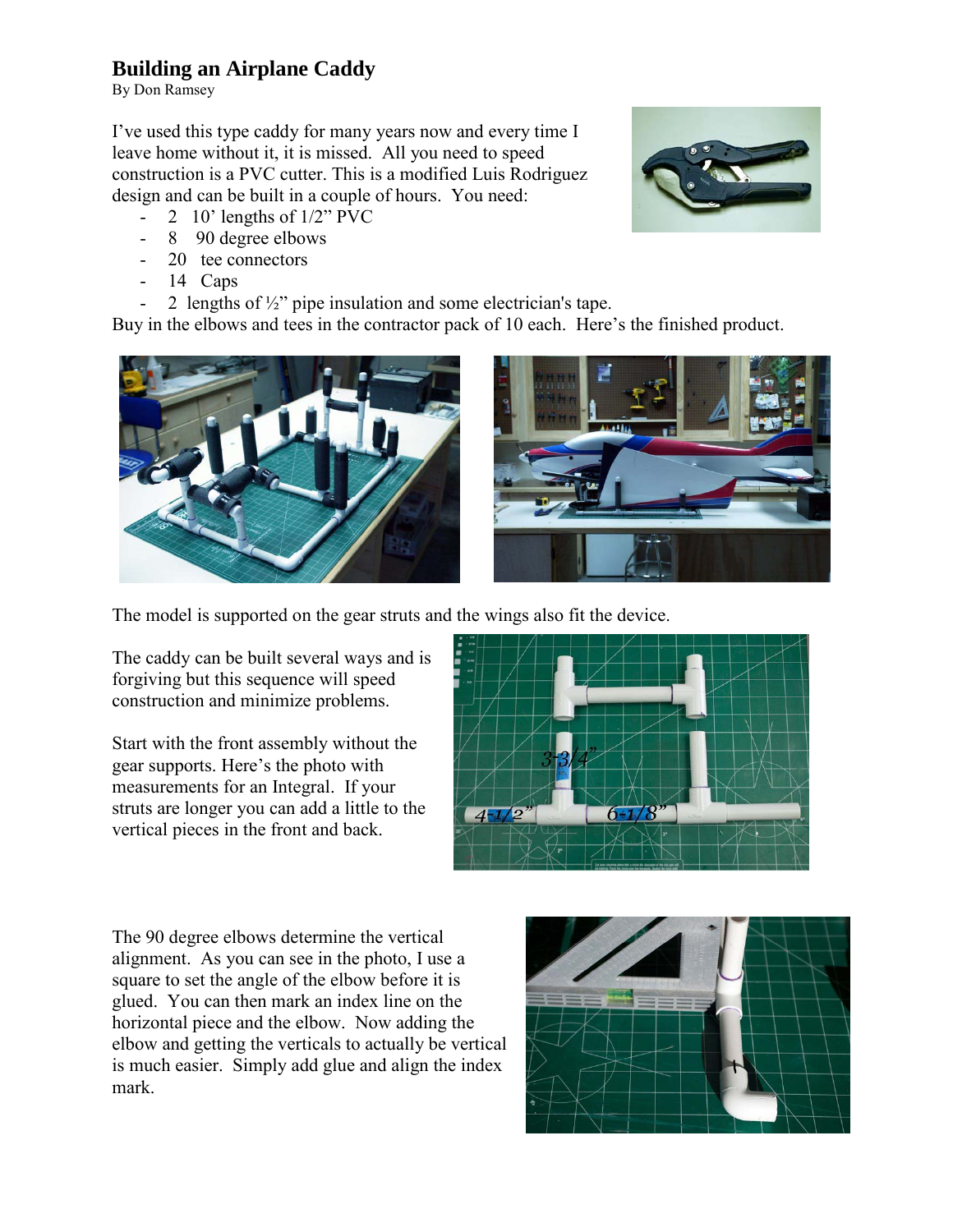

Here's the front assembled before adding the gear supports.

 Here's the mid assembly. Note the position of the tees that are used for support of the wing leading edge. The length of the middle piece shown in the photo is cut to make the width of this assembly the same width as the front section. 9-1/2" here.



NOTE: All the numbers that show between 2 joiners (tees or elbows) are the length of the short pieces that fit inside the connectors.

Next build the rear assembly just as you did the front.